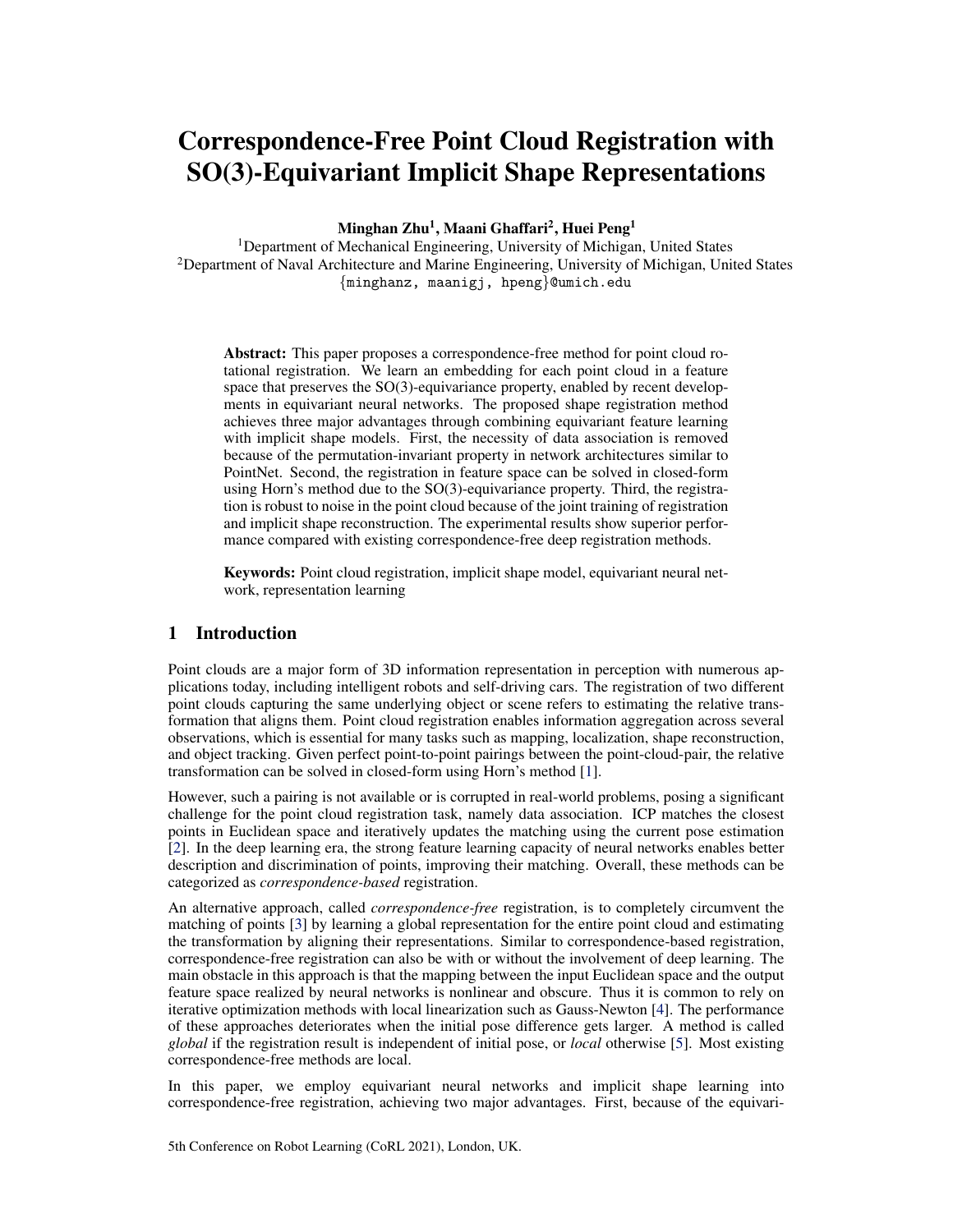

Figure 1: Overview of the correspondence-free rotational registration network. The point cloud input is of shape  $\mathbb{R}^{N\times 3}$ , and the encoded feature is of shape  $\mathbb{R}^{C\times 3}$ . N is the number of points, and C is th features. Occupancy field is a function  $v(p) \mapsto [0, 1], p \in \mathbb{R}^3$  mapping any 3D coordinate to an occupancy value (see Sec. [3.2](#page-3-0) for details). The rotation is estimated by aligning the features using Horn's method [\[1\]](#page-8-0).

ance property, the feature space preserves the same rotation operation as the Euclidean input space, allowing us to solve the feature-space registration in a closed form using Horn's method. As a result, our method is *global*, i.e., invariant to the initial pose difference. Second, we improve the registration robustness against noise in point clouds to better handle challenges in real-world applications through training the features for both the implicit shape reconstruction and registration tasks. The implicit shape learning encourages the network to learn features describing the underlying geometry rather than specific points sampled on the geometry; thus, the features are better prepared for registration by including the registration in the training loop. In this work, we focus on the rotational registration task.

In particular, the main contribution of this paper are:

- 1. We propose a correspondence-free point cloud registration method via  $SO(3)$ -equivariance representation learning and closed-form pose estimation <sup>1</sup>.
- 2. The proposed method is global, delivering consistent registration regardless of initial rotation error.
- 3. The proposed method is robust against imperfections in input point clouds, including noise, sampling, and density differences.

# 2 Preliminaries on Equivariance and Vector Neurons

Symmetry (or equivariance) in a neural network is an important ingredient for efficient learning and generalization. It also allows us to build a clear connection between the changes in the input space and the output space. For example, convolutional neural networks are translation-equivariant. It makes a network generalize to image shifting and enables huge parameter saving. However, other symmetries are less explored. For example, most point cloud processing networks (e.g., Point-Net [\[6\]](#page-8-0), DGCNN [\[7\]](#page-8-0)) are not equivariant to rotations.

We leverage the recently proposed Vector Neuron layers [\[8\]](#page-8-0) to enable rotation-equivariant feature learning for point clouds. For the sake of completeness, we briefly introduce the preliminary on equivariance and the design of layers.

A function  $f: X \to X$  is equivariant to a set of transformations G, if for any  $g \in G$ , f and g commutes, i.e.,  $g \cdot f(x) = f(g \cdot x)$ ,  $\forall x \in X$ . For example, applying a translation on a 2D image and then going through a convolution layer is identical to processing the original image with a convolution layer and then shifting the output feature map. Therefore convolution layers are translationequivariant.

 $1$ Code will be available at <https://github.com/minghanz/EquivReg>.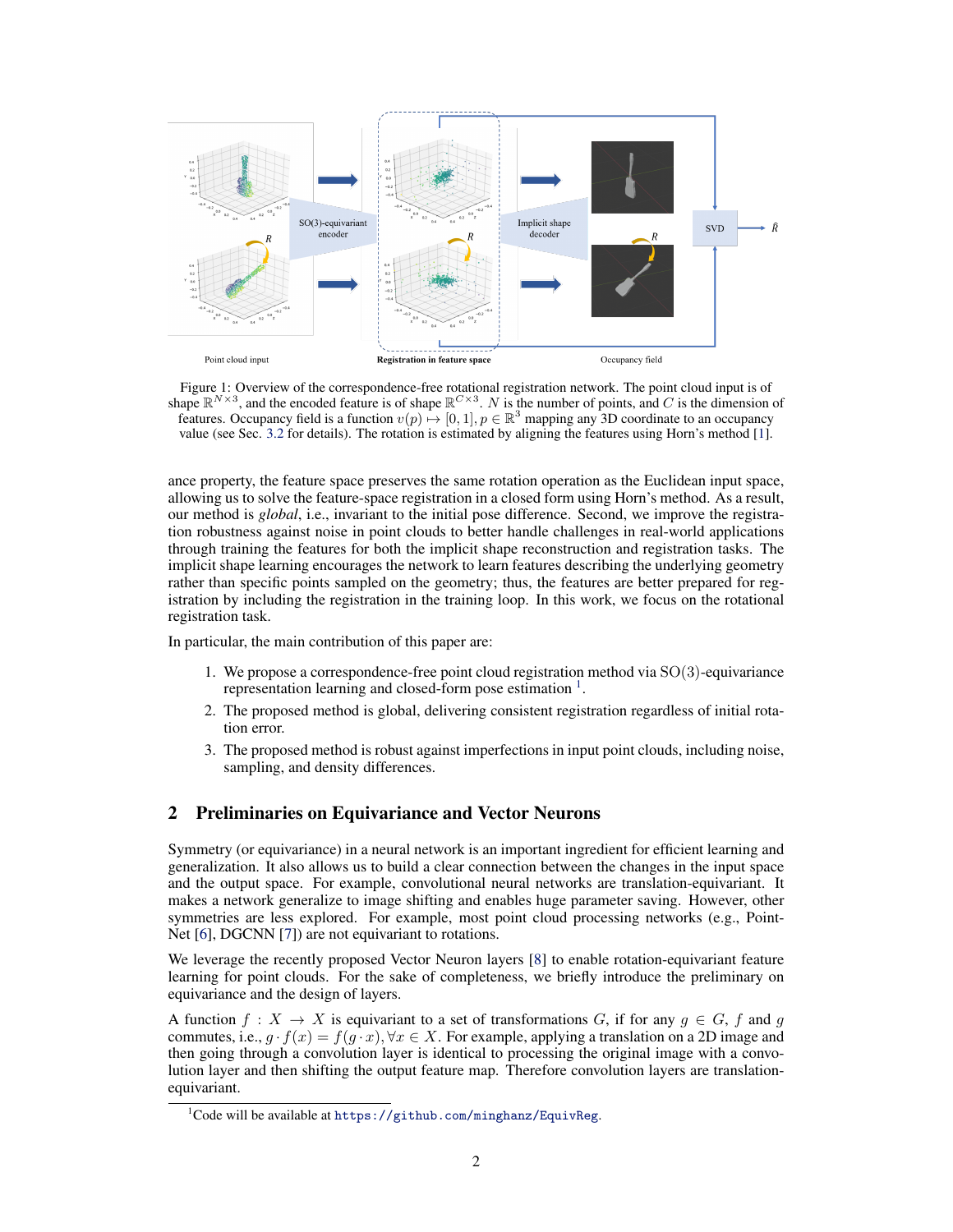<span id="page-2-0"></span>Vector Neurons extend the equvariance property to SO(3) rotations for point cloud neural networks. The key idea is to augment the scalar feature in each feature dimension to a vector in  $\mathbb{R}^3$  and redesign the linear, nonlinear, pooling, and normalization layers accordingly. In a regular network, the feature matrix with feature dimension C corresponding to a set of N points is  $V \in \mathbb{R}^{N \times C}$ . In Vector Neuron networks, the feature matrix is of form  $V \in \mathbb{R}^{N \times C \times 3}$ . The mapping between layers can be written as  $f: \mathbb{R}^{N \times C_l \times 3} \to \mathbb{R}^{N \times C_{l+1} \times 3}$ , where l is the layer index. Following this design, the representation of SO(3) rotations in feature space is straight-forward:  $g(R) \cdot V := VR$ , where  $g(R)$  denotes the rotation operation in the feature space, parameterized by the 3-by-3 rotation matrix  $R \in SO(3)$ . In the following, we ignore the first dimension  $N$  of  $V$  for simplicity.

The linear layer for Vector Neurons is similar to a traditional MLP:  $f_{lin}(V) = WV$ , where  $W \in \mathbb{R}^{C_{l+1} \times C_l}$ . It is easy to see that such a mapping is SO(3)-equivariant:

$$
g(R) \cdot f_{\text{lin}}(x) = WVR = f_{\text{lin}}(g(R) \cdot V) \tag{1}
$$

Designing nonlinearities for Vector Neuron networks is less trivial. A naive ReLu on all elements in the feature matrix will break the equivariance. Instead, a *vectorized* version of ReLu is designed as the truncation of vectors along a hyperplane. Specifically, given an input feature matrix  $V$ , predict a canonical direction  $k = UV \in \mathbb{R}^{1 \times 3}$  where  $U \in \mathbb{R}^{1 \times C}$ . Then the ReLU is defined as:

$$
v' = \begin{cases} v, & \text{if } \langle v, k \rangle \ge 0 \\ v - \langle v, \frac{k}{\|k\|} \rangle \frac{k}{\|k\|}, & \text{otherwise} \end{cases}
$$
 (2)

for each row  $v \in \mathbb{R}^{1 \times 3}$  of V. This design preserves SO(3) equivariance because k and V will rotate together, and  $\langle VR, kR\rangle = \langle V, k\rangle$ , meaning that rotations do not change the activation. For the design of pooling layers and normalization layers of Vector Neurons, please refer to the original paper for details [\[8\]](#page-8-0).

# 3 Methodology

We employ a SO(3)-equivariant neural network to construct a feature space preserving the same rotation representations as to the input space, thus simplifying solving the rotation for feature alignment. Furthermore, deep implicit representation learning and end-to-end training of registration improve the robustness of the features against noise and allow registration between two different scans of the same geometry.

#### 3.1 SO(3)-equivariant point cloud global feature extractor

We choose PointNet as the feature extractor backbone. The permutation-invariant property implies that two point clouds correspond to the same feature embeddings if they only differ in the permutation of points. We replace the layers in PointNet with the corresponding Vector Neuron version [\[8\]](#page-8-0). Denote the feature extraction network as f, a point cloud  $P \in \mathbb{R}^{N \times 3}$ , and its rotated and permuted copy  $P' = MPR$ , where  $M \in \mathbb{R}^{N \times N}$  is a permutation matrix and  $R \in SO(3)$  is a 3-by-3 rotation matrix. Then we have

$$
Q' = f(P') = f(MPR) = f(MP)R = f(P)R = QR
$$
\n(3)

where  $Q := f(P) \in \mathbb{R}^{C \times 3}$  is the feature of P extracted by the encoder. Equation (3) is guaranteed by the SO(3)-equivariance and permutation-invariance properties, which is essential for our featurespace registration.

A Vector Neuron network is designed to take inputs of  $\mathbb{R}^{N\times C_0\times 3}$ , while the point cloud input is  $P \in \mathbb{R}^{N \times 3}$ . Simply reshaping P to  $\mathbb{R}^{N \times 1 \times 3}$  with  $C_0 = 1$  does not work, because a linear layer with weight  $W \in \mathbb{R}^{C_1 \times 1}$  will make the resulted feature  $WP \in \mathbb{R}^{N \times C_1 \times 3}$  linearly dependent in the third dimension for each point. Following [\[8\]](#page-8-0), we use one DGCNN edge-convolution [\[7\]](#page-8-0) layer to initialize the  $\mathbb{R}^{N \times C_0 \times 3}$  feature from raw  $\mathbb{R}^{N \times 3}$  point cloud using the neighboring points. See [\[8\]](#page-8-0) for more details. Furthermore, we explore replacing the k-nearest neighbor operation with a random sampling of k points in a ball with a certain radius in the edge convolution layer. The motivation is to alleviate the sensitivity of the feature against point cloud density (see Sec. [4.2.3\)](#page-5-0). However, the evaluations in this paper use k-NN by default unless specified.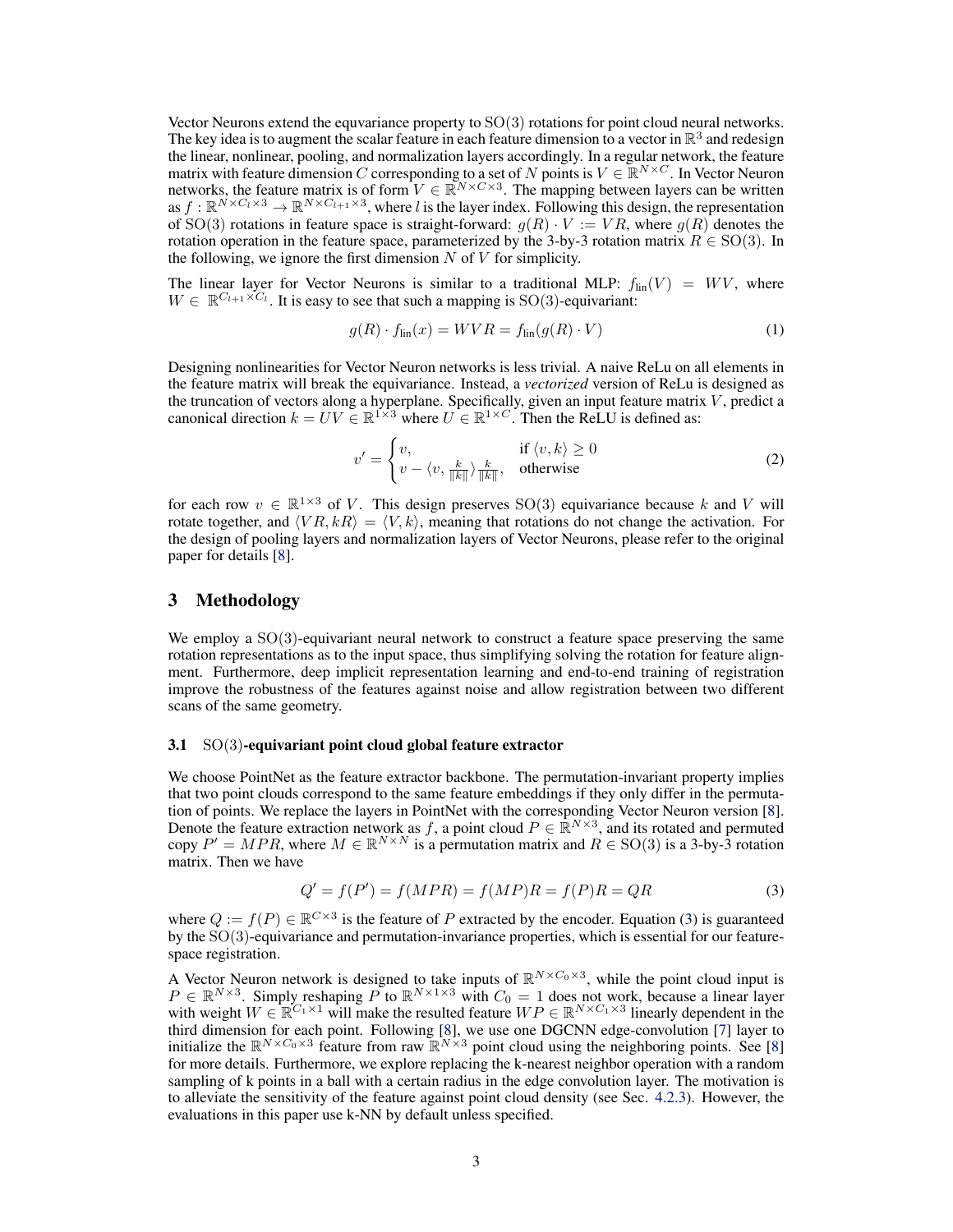#### <span id="page-3-0"></span>3.2 Deep implicit representation learning

Being able to register two rotated copies of the same point cloud is not enough for practical use. In real applications, the measurements have noise, and the individual points captured by different scans generally do not correspond to the same physical points.

Our solution is to repurpose the global feature (for registration ultimately) for implicit shape representation. Following the Occupancy Network [\[9\]](#page-8-0), we build an encoder-decoder network. The encoder is the aforementioned SO(3)-equivariant feature extractor f, taking a point cloud  $P \in \mathbb{R}^{N \times 3}$ as input. The decoder takes the encoded shape feature  $Q = f(P) \in \mathbb{R}^{C \times 3}$  and a queried position  $p \in \mathbb{R}^3$  as input, predicting the occupancy value of that position  $v(p; Q) \in [0, 1]$ . Notice that p need not be coming from  $P$ . In practice, we sample  $n$  querying points for each input to calculate the implicit shape reconstruction (occupancy value prediction) loss:

$$
L_{\text{occ}} = \sum_{i=1}^{n} L_{\text{cross\_entropy}}(v(p_i; f(P)), v_{\text{gt}}(p_i)),
$$
\n(4)

where  $v_{gt}(p) \in \{0, 1\}$  is the ground truth occupancy value of a query point p. The sampling strategy of the querying points is consistent with the Occupancy Network [\[9\]](#page-8-0). In this way, we implicitly encourage the feature  $f(P_1), f(P_2), ...$  to be close as long as  $P_1, P_2, ...$  are point clouds of the same geometry.

#### 3.3 Point cloud registration through feature alignment

With the above network design, we can further relax the connection between the two point clouds  $P'$  and P in [\(3\)](#page-2-0). The features Q and Q'are *approximately* rotation-equivariant even when P and P' are not permutations of each other, as long as they are sampled on the same geometry. We say it is approximate because a trained implicit shape reconstruction network can only represent the implicit shape approximately. Therefore, we also include the registration step in the training loop, directly encouraging the accurate registration of point clouds with noise. As shown below, the registration has a closed-form solution and is differentiable, allowing end-to-end training of features.

One can see that [\(3\)](#page-2-0) is exactly in the form of an orthogonal Procrustes problem. The learned features Q and Q' can be regarded as two *pseudo* point clouds, and each row of them is *automatically matched*. This problem has a standard closed-form solution. First, calculate the cross-covariance matrix  $H = Q^{\mathsf{T}}Q'$  followed by its Singular Value Decomposition (SVD) as  $H = USV^{\mathsf{T}}$ . The optimal rotation matrix  $\hat{R}$  is given as

$$
\hat{R} = V\Lambda U^{\mathsf{T}},\tag{5}
$$

where  $\Lambda = \text{diag}(1, 1, \text{det}(VU^{\mathsf{T}})) \in \mathbb{R}^{3 \times 3}$ . We design the registration loss as the mean squared error between the residual rotation matrix and the identity matrix, i.e., chordal distance, as

$$
L_{\text{reg}} = \|R_{\text{gt}}^{\text{T}} R_{\text{est}} - I_3\|_F^2, \qquad (6)
$$

where  $R_{est}$  is calculated from (5), and  $\left\| \cdot \right\|_F$  denotes the Frobenius norm.

# 4 Experiments

#### 4.1 Overview

Our network is trained on the ModelNet40 dataset [\[10\]](#page-8-0). It is composed of 12311 CAD models from 40 categories of objects. Following the official split, 9843 models are used for training, and 2468 models are used for testing. The models are preprocessed using the tool provided by Stutz and Geiger [\[11\]](#page-8-0) to obtain watertight and simplified models that are centered and scaled to a unit cube. Given watertight models, the occupancy value of any 3D coordinate can be determined depending on whether it is inside or outside the model.

We also evaluate our method on a real-world indoor dataset: 7Scenes [\[12\]](#page-8-0), which is a subset of 3DMatch [\[13\]](#page-8-0). We choose it to be consistent and comparable with one of our baselines, Feature-Metric Registration (FMR) [\[14\]](#page-8-0). 7Scenes consists of 7 sequences of RGBD scans of indoor environments. The RGB information is not used in the experiments.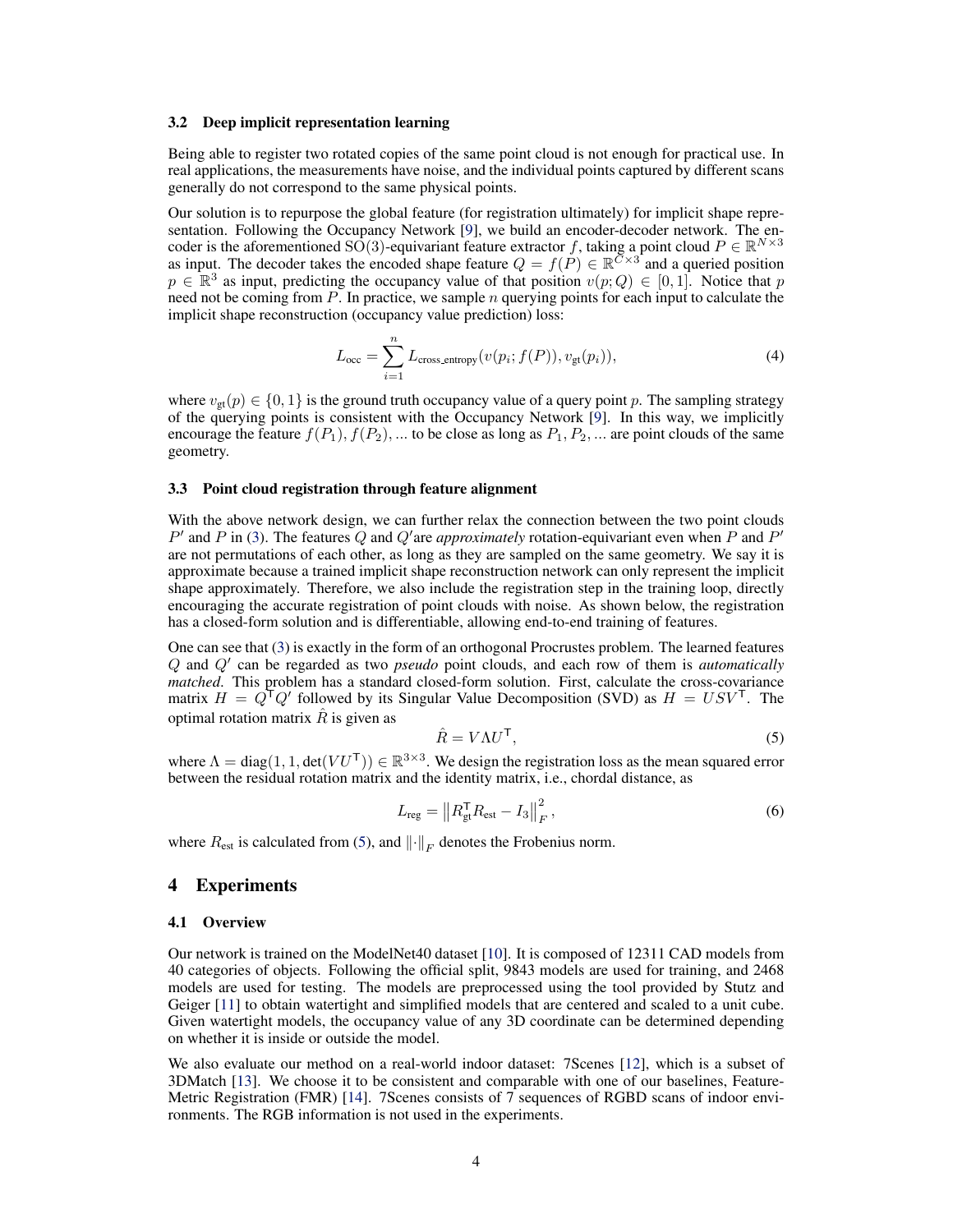| st set. The best are shown in <b>bond.</b> The second best are shown in <i>hance.</i> An values are in degrees |        |                |                                   |      |       |       |        |        |        |
|----------------------------------------------------------------------------------------------------------------|--------|----------------|-----------------------------------|------|-------|-------|--------|--------|--------|
| Max initial rotation angle                                                                                     |        |                |                                   | 30   | 60    | 90    | 120    | 150    | 180    |
| Categories                                                                                                     | Global | <b>Methods</b> | Rotation error after registration |      |       |       |        |        |        |
| Correspondence-<br>free                                                                                        | N      | $PCR-Net[15]$  | 7.08                              | 9.50 | 27.38 | 68.22 | 109.61 | 129.29 | 133.49 |
|                                                                                                                | N      | <b>FMR[14]</b> | 0.00                              | 0.45 | 5.29  | 21.95 | 42.26  | 66.39  | 79.43  |
|                                                                                                                |        | Ours           | 0.02                              | 0.02 | 0.02  | 0.02  | 0.02   | 0.02   | 0.02   |
| Correspondence-                                                                                                | N      | $RPM-Net[16]$  | 0.26                              | 0.27 | 0.42  | 1.57  | 2.85   | 3.42   | 4.02   |
| based                                                                                                          |        | DeepGMR[5]     | 0.02                              | 0.02 | 0.02  | 0.02  | 0.02   | 0.02   | 0.02   |

Table 1: Rotational registration error given rotated copies of point clouds. Tested using ModelNet40 official test set. The best are shown in bold. The second best are shown in *italic*. All values are in degrees.

The training of the network is composed of two stages. The network is first trained for occupancy value prediction only, after which the network is trained for the occupancy prediction and registration tasks jointly. In the first stage, 1024 points are randomly sampled on each mesh model as the input point cloud with batch size 24. In the second stage, a pair of point clouds are sampled on the same shape model with a different pose and number of points. The registration loss between the pair is calculated, together with the occupancy loss of each of the point clouds. The occupancy value is queried at 2048 points in the unit cube. The batch size of such pairs is 10 in this stage.

The dimension of the learned global feature is set as  $C = 342$ , corresponding to  $342 \times 3 = 1026$ dimensions for a traditional feature vector, close to the dimension chosen by previous literature including PointNetLK [\[3\]](#page-8-0), PCRNet [\[15\]](#page-8-0), and FMR [\[14\]](#page-8-0). The network is trained on a single Tesla V100 GPU.

Representative correspondence-free methods PCRNet and FMR are our baselines. PointNetLK also falls in this category, which we omit here because FMR follows a very similar approach to Point-NetLK and can be viewed as its improved version. We also included results from some representative correspondence-based methods to give readers a better context of both types of approaches. The experiments on the baselines are based on their official open-source implementation and pretrained weights.

In all following experiments, random initial rotations are generated using the axis-angle representation, of which the angle is sampled from a uniform distribution with the specified maximum, and the rotation axis is also randomly picked. The evaluation metric is the mean isotropic rotation error as in [\[16\]](#page-8-0).

## 4.2 Evaluation on synthetic data: ModelNet40

#### 4.2.1 Registration with rotated copies of point clouds

We first tested the registration of two points clouds that are only different by rotation and permutation. Both point clouds have 1024 points sampled from the mesh model. The results are shown in Table 1. We can see that as local methods, both PCR-Net and FMR only work properly when the initial rotation is small because they rely on iterative refinements. In comparison, our method provides consistent and almost perfect registration independent of the initial rotation angle.

Both correspondence-based methods, RPM-Net and DeepGMR, work well in all initial conditions. DeepGMR delivers similarly perfect accuracy as ours, both of which are global methods. The error of RPM-Net slightly increases as the initial rotation gets larger while remaining small overall, probably because the inputs are noise-free, and perfectly matching pairs of points exist in the data, allowing the correspondence-finding process to work nicely.

#### 4.2.2 Registration with rotated copies of point clouds corrupted with Gaussian noise

In practice, the pair of point clouds for registration will not be identical to each other. Therefore we test the case where the source and target point clouds are both corrupted by noise. We add a Gaussian noise with  $\sigma = 0.01$  to all points before putting them through the networks. The rest of the setup is the same as in Sec. 4.2.1. As shown in Table [2,](#page-5-0) PCR-Net and FMR show a similar trend of increasing error when the initial angle gets larger. Our method, though showing a slightly larger registration error, still outperforms the baseline in most columns. Most importantly, the error remains consistent across different initialization.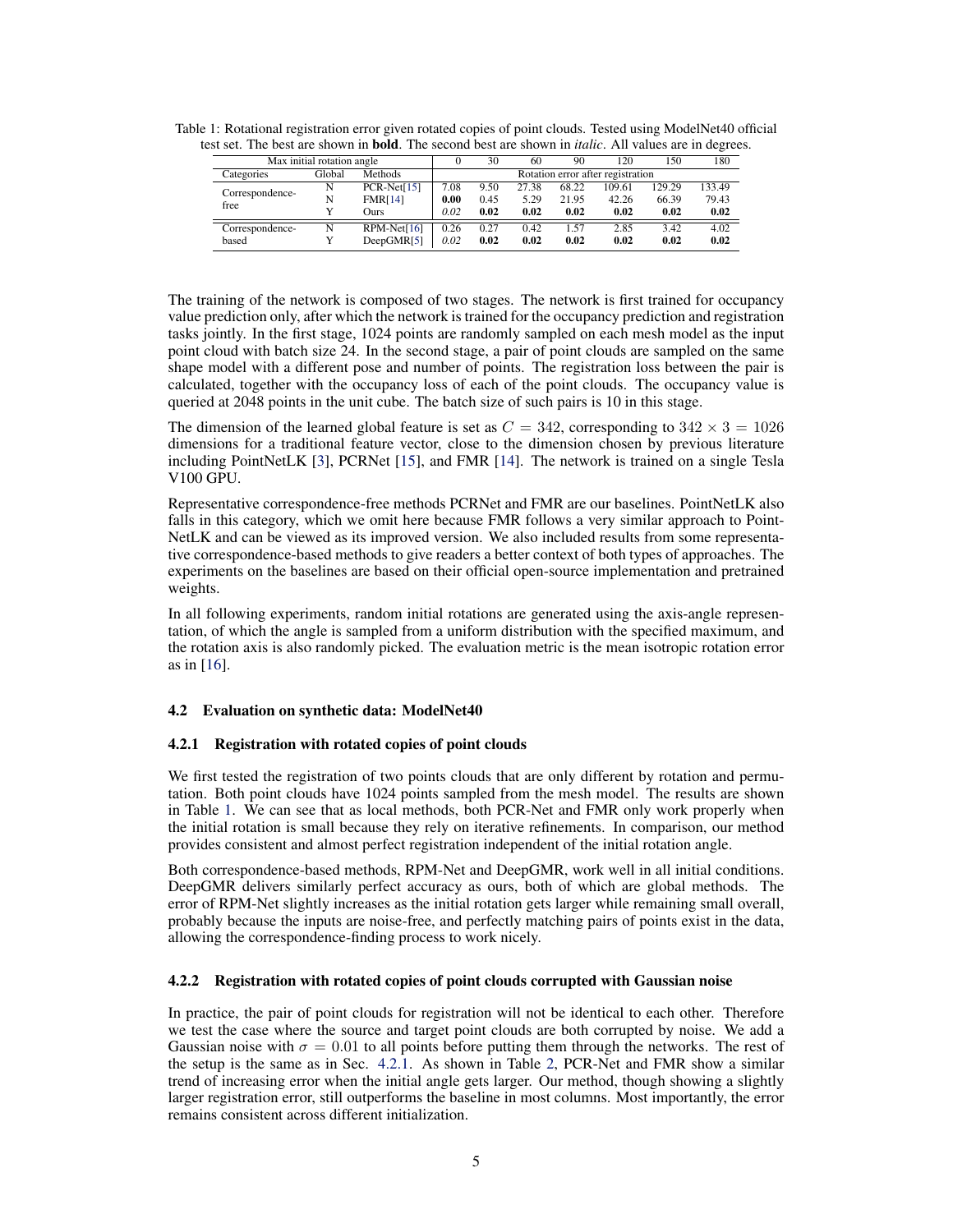<span id="page-5-0"></span>

| raore 2: recurrent regionation error or noisy point elouds on mouen (et lot |        |                |                                   |      |       |       |        |        |        |  |
|-----------------------------------------------------------------------------|--------|----------------|-----------------------------------|------|-------|-------|--------|--------|--------|--|
| Max initial rotation angle                                                  |        |                |                                   | 30   | 60    | 90    | 120    | 150    | 180    |  |
| Categories                                                                  | Global | <b>Methods</b> | Rotation error after registration |      |       |       |        |        |        |  |
| Correspondence-<br>free                                                     | N      | $PCR-Net[15]$  | 7.21                              | 9.30 | 27.40 | 69.96 | 108.43 | 125.55 | 132.40 |  |
|                                                                             | N      | <b>FMR[14]</b> | 1.56                              | 2.01 | 5.78  | 19.95 | 45.73  | 67.65  | 82.05  |  |
|                                                                             |        | Ours           | 2.84                              | 2.95 | 2.79  | 3.58  | 3.39   | 3.40   | 3.26   |  |
| Correspondence-                                                             | N      | $RPM-Net[16]$  | 0.22                              | 0.24 | 3.14  | 23.14 | 52.20  | 84.31  | 109.59 |  |
| based                                                                       |        | DeepGMR[5]     | 1.73                              | 1.74 | 1.76  | 1.77  | 1.75   | 1.74   | 1.74   |  |

Table 2: Rotational registration error of noisy point clouds on ModelNet40.

Table 3: Rotational registration error of point clouds with different densities on ModelNet40.

| Max initial rotation angle |        |                |                                   | 30    | 60    | 90    | 120    | 150    | 180    |
|----------------------------|--------|----------------|-----------------------------------|-------|-------|-------|--------|--------|--------|
| Categories                 | Global | <b>Methods</b> | Rotation error after registration |       |       |       |        |        |        |
| Correspondence-<br>free    | N      | $PCR-Net[15]$  | 7.37                              | 9.70  | 27.04 | 65.95 | 109.22 | 126.43 | 130.37 |
|                            | N      | <b>FMR[14]</b> | 1.95                              | 2.71  | 6.91  | 23.75 | 45.14  | 66.97  | 81.56  |
|                            |        | Ours           | 16.16                             | 15.20 | 16.59 | 15.74 | 16.93  | 17.16  | 16.50  |
| Correspondence-            | N      | $RPM-Net[16]$  | 0.48                              | 0.52  | 3.53  | 23.60 | 52.70  | 84.07  | 109.62 |
| based                      |        | DeepGMR[5]     | 19.60                             | 19.50 | 19.67 | 19.98 | 19.33  | 19.24  | 19.74  |

As the point-wise correspondence is corrupted by noise, RPM-Net deteriorates fast as the initial rotation grows. DeepGMR performs the best, showing the benefit of global methods and that its component-wise correspondence is more robust to noise. It also shows a small gap between our correspondence-free method and the state-of-the-art correspondence-based global method, motivating future improvements.

## 4.2.3 Registration with point clouds with different densities

To further test the robustness of the proposed method against variations in the point clouds, we tested the registration performance when given two point clouds of different densities. It is a practical challenge when the sensor changes or one conducts frame-to-model alignments. Here we sample 1024 and 512 points for the pair of point clouds, respectively. The result is shown in Table 3. We do observe an increase of error in our method in this experiment. A possible reason is that the DGCNN layer for feature initialization at the beginning of the encoder is sensitive to the point cloud density since it takes the relative coordinate of neighboring points as inputs. Therefore, we also experimented with replacing the k-nearest neighbor with random sampling in a ball centered at each point when collecting neighboring points for the edge-convolution of that point. A more detailed discussion is in the supplementary material.

With either of the strategies, the registration error is slightly larger than that of the baselines when the initial rotation angle is small but is much smaller when the initial rotation is arbitrary. We notice a similar trend in the correspondence-based methods. RPM-Net outperforms DeepGMR if the initial rotation is small but performs much worse otherwise. Between the two global methods, DeepGMR shows a slightly larger error than ours.

## 4.3 Evaluation on real-world data: 7Scenes

The model evaluated on 7Scenes is first trained on ModelNet40 with the two stages mentioned in Sec. [4.1,](#page-3-0) and then finetuned on 7Scenes with the registration loss only. The train/test split is consistent with the work of Huang et al. [\[14\]](#page-8-0).

The experiments on 7Scenes consist of two parts. In the first part, the pair of point clouds are from the same frame but sampled differently. In the second part, the pair of point clouds are from adjacent frames and only overlaps partially. They reflect challenges in real-world applications since any change of the viewpoint of the sensor could result in different samples of points and visible parts. Due to the page limit, we only show the result of the first part here, and the second part is in the supplementary material.

# 4.3.1 Registration with point clouds that are sampled differently

The original dense RGBD scan has more than 100,000 points. 1024 points are sampled randomly to form an input point cloud. The pair of point clouds then go through random rotation to form the final input. In this case, the points in one point cloud are neither a noisy version nor a subset of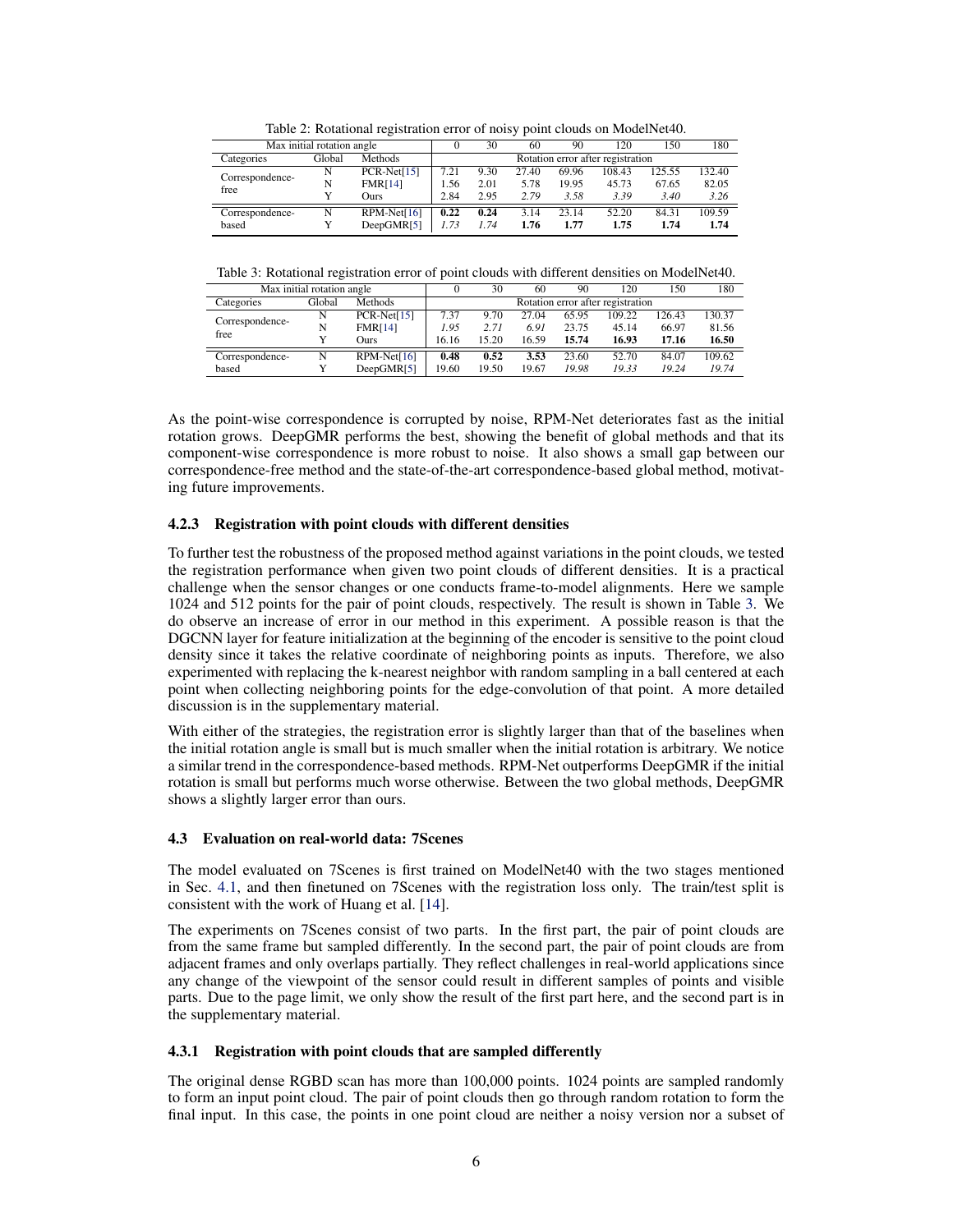| Max initial rotation angle |       | 30                                | 60    | 90     | 120    | 150    | 180    |  |
|----------------------------|-------|-----------------------------------|-------|--------|--------|--------|--------|--|
| Methods                    |       | Rotation error after registration |       |        |        |        |        |  |
| <b>FMR[14]</b>             | 1.591 | 1.605                             | 6.614 | 19.829 | 39.496 | 68.463 | 84.597 |  |
| Ours                       | 4.701 | 4.319                             | 4.932 | 6.070  | 5.474  | 5.189  | 5.388  |  |

Table 4: Rotational registration error of point clouds sampled differently on 7Scenes.

the other. To our knowledge, we are one of the first to report registration results under this setting in correspondence-free methods [\[3,](#page-8-0) [14,](#page-8-0) [15\]](#page-8-0). Table 4 shows that our method is working properly on real-world scans of point clouds that are different samplings of the underlying geometry.

Overall, our proposed rotational registration method can estimate consistent results independent of initial rotations. It outperforms the correspondence-free baselines in all evaluation settings when the initial rotational angle is arbitrary. Experiments on synthetic and real-world data are conducted, covering conditions with noisy inputs, varying density, different sampling, and partial overlapping. However, our method still shows some error increase when challenging inputs are presented, motivating future improvements.

# 5 Related Work and Discussion

# 5.1 Correspondence-based point cloud registration

A major challenge here is to recover the corresponding pairs of points from a pair of point clouds. ICP simply matches the closest points together, solves the transformation, and iteratively rematches the closest points after aligning the two point clouds using the estimated transformation [\[2\]](#page-8-0). Point-toline [\[17\]](#page-8-0), point-to-plane [\[18\]](#page-8-0), plane-to-plane [\[19\]](#page-9-0), and Generalized-ICP [\[20\]](#page-9-0) build local geometric structures to the loss formulation.

Finding correspondences require strong feature descriptor for points, on which deep learning approaches show expertise. Through metric learning, a feature descriptor can be learned such that matching points are close to each other in the feature space, while non-matching points are far away. Approaches following this idea include PPFNet [\[21\]](#page-9-0), 3DSmoothNet [\[22\]](#page-9-0), SpinNet [\[23\]](#page-9-0), and FCGF [\[24\]](#page-9-0). Good point matching leads to accurate pose estimation when solving the orthogonal Procrustes problem. Therefore, the error in pose estimation can be used to supervise point matching and feature learning. DCP [\[25\]](#page-9-0), RPM-Net [\[16\]](#page-8-0), DGR [\[26\]](#page-9-0), and 3DRegNet [\[27\]](#page-9-0) are some of the methods leveraging ground truth pose to supervise point feature learning. Neural networks are designed to better pick the keypoints (e.g., USIP [\[28\]](#page-9-0) and SampleNet [\[29\]](#page-9-0)). Keypoint selection and feature learning may also be considered jointly. Representative works include 3DFeat-Net [\[30\]](#page-9-0), D3Feat [\[31\]](#page-9-0), DeepICP [\[32\]](#page-9-0), and PRNet [\[33\]](#page-9-0).

The main remaining challenge is that such matching pairs may not exist in the input point clouds in the first place, because point clouds are sparse and a point may not be captured repeatedly by different scans. Soft matching (or many to many) [\[34,](#page-9-0) [35\]](#page-9-0) is proposed to address this problem, but it is at best an approximation of the underlying true matching using sparse samples, which can deteriorate the performance when the sparsity increases. DeepGMR [\[5\]](#page-8-0) learns latent Gaussian Mixture Models (GMMs) for point clouds and establishes component-to-component correspondences.

#### 5.2 Correspondence-free point cloud registration

Correspondence-free registration treats a point cloud as a whole rather than a collection of points, requiring a global representation for an entire point cloud. In this way, the limitation brought by the sparsity as mentioned in Sec. 5.1 is circumvented. CVO [\[36,](#page-9-0) [37\]](#page-9-0) represents a point cloud as a function in a reproducing kernel Hilbert space, transforming the registration problem to maximizing the inner product of two functions. A series of deep-learning-based methods attempt to extract a global feature embedding for a point cloud and solve the registration by aligning the global features. Examples include PointNetLK [\[3\]](#page-8-0), PCRNet [\[15\]](#page-8-0), and Feature-Metric Registration [\[14\]](#page-8-0). A limitation of global-feature-based registration is that the nonlinearity of the feature extraction networks leaves us few clues about the structure and properties of the feature space. Therefore these methods rely on iterative local optimization such as the Gauss-Newton algorithm. Consequently, these methods require good initialization to achieve decent results. Our method differentiates from previous work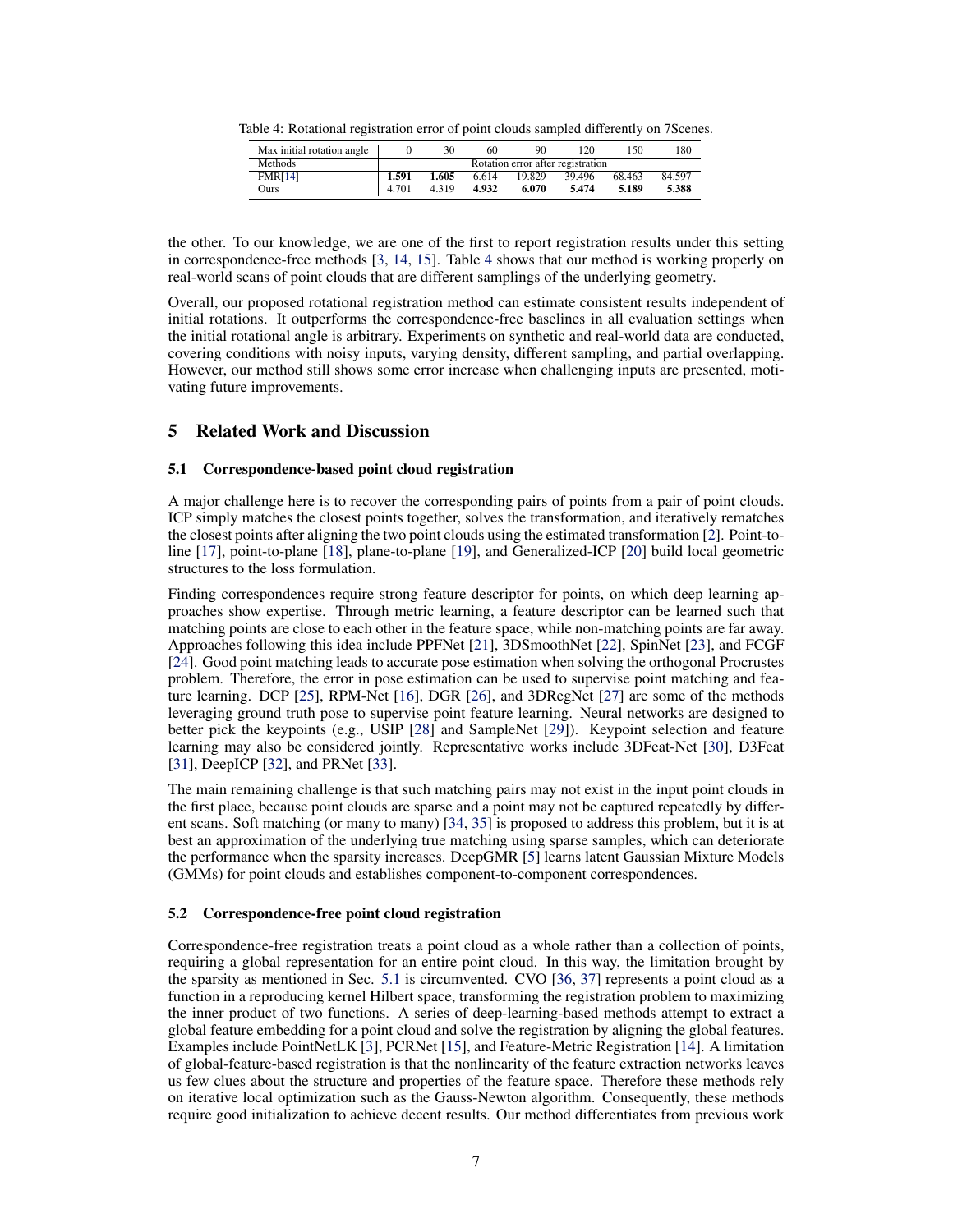in that the feature extraction network is  $SO(3)$  equivariant, enabling well-behaved optimization in the feature space (detailed in Sec. [3\)](#page-2-0).

#### 5.3 Group equivariant neural networks

Neural networks today mainly preserve symmetry against translation, limiting the capacity of networks to deal with broader transformations presented in data. One line of work forms kernels as some steerable functions so that the rotations in the input space can be transformed into rotations in the output space [\[38,](#page-9-0) [39,](#page-9-0) [40\]](#page-10-0). However, this strategy can limit the expressiveness of the feature extractor since the form of the kernels is constrained.

Another strategy is to *lift* the input space to a higher-dimensional space where the group is contained so that equivariance is obtained naturally [\[41,](#page-10-0) [42\]](#page-10-0). However, for each lifted input to K group elements, we need to integrate over the entire group for computing its convolution. While being mathematically sound, this approach involves the use of group exp and log maps (for mapping from and to the Lie algebra) and a Monte Carlo approximation to compute the convolution integral over a fixed set of group elements [\[42,](#page-10-0) Sections 4.2-4.4].

Cohen and Welling [\[43\]](#page-10-0) studied the problem of learning the irreducible representations of commutative Lie groups. Kondor and Trivedi [\[41\]](#page-10-0) studied the generalization of equivariance and convolution in neural networks to the action of compact groups. The latter also discussed group convolutions and their connection with Fourier analysis [\[44,](#page-10-0) [45\]](#page-10-0). In this context, the convolution theorem naturally extends to the group-valued functions and the representation theory [\[46\]](#page-10-0).

A new design of SO(3) equivariant neural networks is proposed by Deng et al. [\[8\]](#page-8-0). This approach allows incorporating the  $SO(3)$  equivariance property into existing network architectures such as PointNet and DGCNN by replacing the linear, nonlinear, pooling, and normalization layers with their *vector neuron* version. Our equivariant feature learner builds on this simple and useful idea.

#### 5.4 Deep implicit shape modeling

Implicit shape modeling represents a shape as a field on which a function such as an occupancy or signed distance function is defined. The surface is typically defined by the equation  $f(x, y, z) = c$ for some constant c. In recent years, deep models are developed to model such implicit function fields, where a network is trained to predict the function value given a query input point coordinate. Some representative works include DeepSDF [\[47\]](#page-10-0), OccNet [\[9\]](#page-8-0), NeRF [\[48\]](#page-10-0).

Implicit functions model a shape continuously, up to the infinite resolution, which offers opportunities in registration to circumvent the challenge in data association due to sparsity in point clouds. DI-Fusion [\[49\]](#page-10-0) leverages deep implicit models to do surface registration and mapping by optimizing the position of the query points to minimize the absolute SDF value. iNeRF [\[50\]](#page-10-0) performs RGBonly registration through deep implicit models by minimizing the pixel residual between observed images and neural-rendered images. In this work, we also exploit the continuous nature of the deep implicit model but by using the learned latent feature instead of the decoded function field.

# 6 Conclusion

In this paper, we presented a correspondence-free rotational registration method for point clouds. The method is built upon the developments in equivariant neural networks and implicit shape representation learning. We construct a feature space where the rotational relations in Euclidean space are preserved, in which registration can be done efficiently. We circumvent the need for data association and solve the rotation in closed form, achieving low errors independent of initial rotation angles. Furthermore, we leverage implicit representation learning and end-to-end registration to enhance the network robustness against non-ideal cases where the points are not exactly corresponding.

We conducted experiments on synthetic and real-world data, showing the network's ability to handle various input imperfections while also motivating future work for improved performance. Furthermore, there are two open issues unsolved. The first problem is on generalizing the  $SO(3)$ -equivariant neural network to SE(3) so that the registration of rotation and translation can be solved together. The second problem is on generalizing the registration to handle outdoor LiDAR scans. These problems are left for future studies.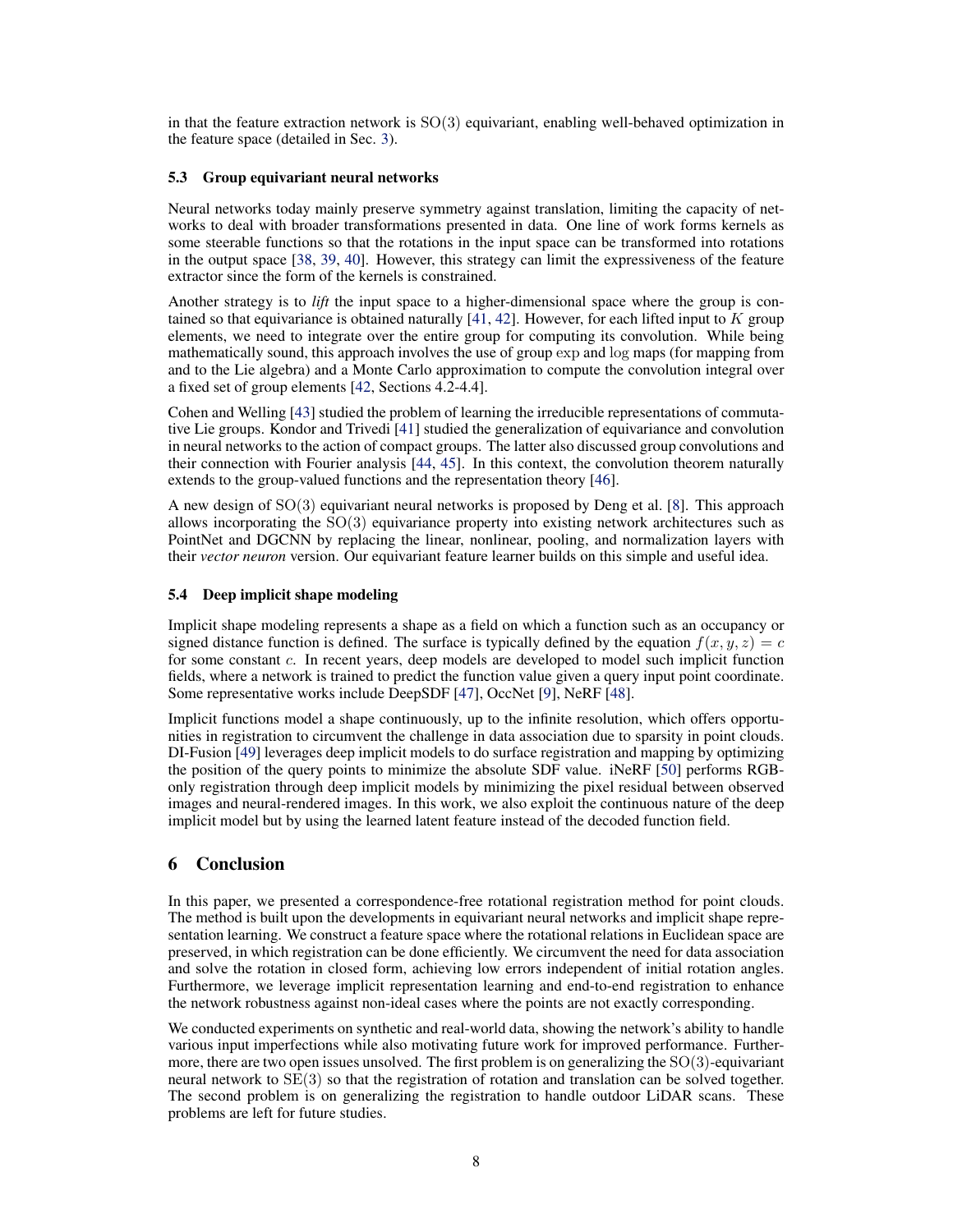# <span id="page-8-0"></span>Acknowledgment

Toyota Research Institute provided funds to support this work. Funding for M. Ghaffari was in part provided by NSF Award No. 2118818.

## References

- [1] B. K. P. Horn, H. M. Hilden, and S. Negahdaripour. Closed-form solution of absolute orientation using orthonormal matrices. *J. Opt. Soc. Am. A*, 5(7):1127–1135, Jul 1988. [doi:10.1364/JOSAA.5.001127.](http://dx.doi.org/10.1364/JOSAA.5.001127) URL <http://josaa.osa.org/abstract.cfm?URI=josaa-5-7-1127>.
- [2] P. J. Besl and N. D. McKay. A method for registration of 3-d shapes. *IEEE Trans. Pattern Anal. Mach. Intell.*, 14(2):239–256, Feb 1992. ISSN 1939-3539. [doi:10.1109/34.121791.](http://dx.doi.org/10.1109/34.121791)
- [3] Y. Aoki, H. Goforth, R. A. Srivatsan, and S. Lucey. PointNetLK: Robust & efficient point cloud registration using pointnet. In *Proc. IEEE Conf. Comput. Vis. Pattern Recog.*, June 2019.
- [4] R. W. Wedderburn. Quasi-likelihood functions, generalized linear models, and the gauss—newton method. *Biometrika*, 61(3):439–447, 1974.
- [5] W. Yuan, B. Eckart, K. Kim, V. Jampani, D. Fox, and J. Kautz. DeepGMR: Learning latent Gaussian mixture models for registration. In *Proc. European Conf. Comput. Vis.*, pages 733–750. Springer, 2020.
- [6] C. R. Qi, H. Su, K. Mo, and L. J. Guibas. Pointnet: Deep learning on point sets for 3d classification and segmentation. *arXiv preprint arXiv:1612.00593*, 2016.
- [7] Y. Wang, Y. Sun, Z. Liu, S. E. Sarma, M. M. Bronstein, and J. M. Solomon. Dynamic graph cnn for learning on point clouds. *ACM Transactions on Graphics (TOG)*, 38(5):1–12, 2019.
- [8] C. Deng, O. Litany, Y. Duan, A. Poulenard, A. Tagliasacchi, and L. Guibas. Vector neurons: A general framework for SO(3)-equivariant networks. *arXiv preprint arXiv:2104.12229*, 2021.
- [9] L. Mescheder, M. Oechsle, M. Niemeyer, S. Nowozin, and A. Geiger. Occupancy networks: Learning 3d reconstruction in function space. In *Proc. IEEE Conf. Comput. Vis. Pattern Recog.*, pages 4460–4470, 2019.
- [10] Z. Wu, S. Song, A. Khosla, F. Yu, L. Zhang, X. Tang, and J. Xiao. 3d shapenets: A deep representation for volumetric shapes. In *Proc. IEEE Conf. Comput. Vis. Pattern Recog.*, pages 1912–1920, 2015.
- [11] D. Stutz and A. Geiger. Learning 3d shape completion under weak supervision. *CoRR*, abs/1805.07290, 2018. URL <http://arxiv.org/abs/1805.07290>.
- [12] J. Shotton, B. Glocker, C. Zach, S. Izadi, A. Criminisi, and A. Fitzgibbon. Scene coordinate regression forests for camera relocalization in rgb-d images. In *Proc. IEEE Conf. Comput. Vis. Pattern Recog.* IEEE, June 2013. URL [https://www.microsoft.com/en-us/research/publication/](https://www.microsoft.com/en-us/research/publication/scene-coordinate-regression-forests-for-camera-relocalization-in-rgb-d-images/) [scene-coordinate-regression-forests-for-camera-relocalization-in-rgb-d-images/](https://www.microsoft.com/en-us/research/publication/scene-coordinate-regression-forests-for-camera-relocalization-in-rgb-d-images/).
- [13] A. Zeng, S. Song, M. Nießner, M. Fisher, J. Xiao, and T. Funkhouser. 3dmatch: Learning local geometric descriptors from rgb-d reconstructions. In *Proc. IEEE Conf. Comput. Vis. Pattern Recog.*, 2017.
- [14] X. Huang, G. Mei, and J. Zhang. Feature-metric registration: A fast semi-supervised approach for robust point cloud registration without correspondences. In *Proc. IEEE Conf. Comput. Vis. Pattern Recog.*, pages 11366–11374, 2020.
- [15] V. Sarode, X. Li, H. Goforth, Y. Aoki, R. A. Srivatsan, S. Lucey, and H. Choset. Pcrnet: Point cloud registration network using pointnet encoding. *ArXiv*, abs/1908.07906, 2019.
- [16] Z. J. Yew and G. H. Lee. Rpm-net: Robust point matching using learned features. In *Proc. IEEE Conf. Comput. Vis. Pattern Recog.*, pages 11824–11833, 2020.
- [17] A. Censi. An ICP variant using a point-to-line metric. In *Proc. IEEE Int. Conf. Robot. and Automation*, pages 19–25. IEEE, 2008.
- [18] Y. Chen and G. G. Medioni. Object modeling by registration of multiple range images. *Image Vision Comput.*, 10(3):145–155, 1992.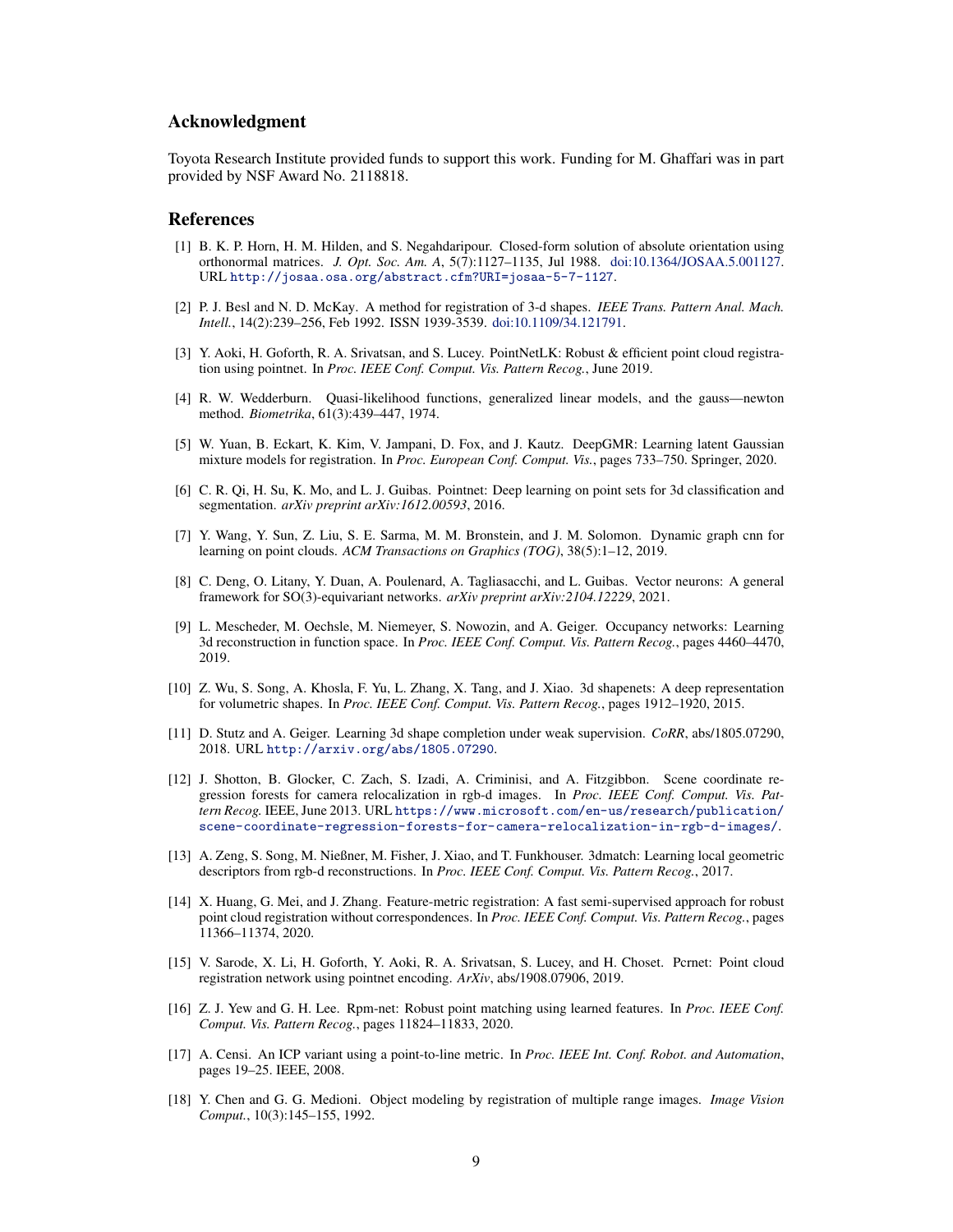- <span id="page-9-0"></span>[19] N. J. Mitra, N. Gelfand, H. Pottmann, and L. Guibas. Registration of point cloud data from a geometric optimization perspective. In *Proceedings of the 2004 Eurographics/ACM SIGGRAPH Symposium on Geometry Processing*, SGP '04, page 22–31, New York, NY, USA, 2004. Association for Computing Machinery. [doi:10.1145/1057432.1057435.](http://dx.doi.org/10.1145/1057432.1057435)
- [20] A. Segal, D. Haehnel, and S. Thrun. Generalized-ICP. In *Robotics: science and systems*, volume 2, page 435. Seattle, WA, 2009.
- [21] H. Deng, T. Birdal, and S. Ilic. Ppfnet: Global context aware local features for robust 3d point matching. In *Proc. IEEE Conf. Comput. Vis. Pattern Recog.*, pages 195–205, 2018.
- [22] Z. Gojcic, C. Zhou, J. D. Wegner, and A. Wieser. The perfect match: 3d point cloud matching with smoothed densities. In *Proc. IEEE Conf. Comput. Vis. Pattern Recog.*, pages 5545–5554, 2019.
- [23] S. Ao, Q. Hu, B. Yang, A. Markham, and Y. Guo. Spinnet: Learning a general surface descriptor for 3d point cloud registration. In *Proc. IEEE Conf. Comput. Vis. Pattern Recog.*, 2021.
- [24] C. Choy, J. Park, and V. Koltun. Fully convolutional geometric features. In *Proc. IEEE Int. Conf. Comput. Vis.*, 2019.
- [25] Y. Wang and J. M. Solomon. Deep closest point: Learning representations for point cloud registration. In *Proc. IEEE Int. Conf. Comput. Vis.*, pages 3523–3532, 2019.
- [26] C. Choy, W. Dong, and V. Koltun. Deep global registration. In *Proc. IEEE Conf. Comput. Vis. Pattern Recog.*, 2020.
- [27] G. D. Pais, S. Ramalingam, V. M. Govindu, J. C. Nascimento, R. Chellappa, and P. Miraldo. 3DRegNet: A deep neural network for 3d point registration. In *Proc. IEEE Conf. Comput. Vis. Pattern Recog.*, pages 7193–7203, 2020.
- [28] J. Li and G. H. Lee. Usip: Unsupervised stable interest point detection from 3d point clouds. In *Proc. IEEE Int. Conf. Comput. Vis.*, pages 361–370, 2019.
- [29] I. Lang, A. Manor, and S. Avidan. SampleNet: Differentiable point cloud sampling. In *Proc. IEEE Conf. Comput. Vis. Pattern Recog.*, pages 7578–7588, 2020.
- [30] Z. J. Yew and G. H. Lee. 3dfeat-net: Weakly supervised local 3d features for point cloud registration. In *ECCV*, 2018.
- [31] X. Bai, Z. Luo, L. Zhou, H. Fu, L. Quan, and C.-L. Tai. D3Feat: Joint learning of dense detection and description of 3d local features. In *Proc. IEEE Conf. Comput. Vis. Pattern Recog.*, pages 6359–6367, 2020.
- [32] W. Lu, G. Wan, Y. Zhou, X. Fu, P. Yuan, and S. Song. Deepvcp: An end-to-end deep neural network for point cloud registration. In *Proceedings of the IEEE/CVF International Conference on Computer Vision*, pages 12–21, 2019.
- [33] Y. Wang and J. M. Solomon. Prnet: Self-supervised learning for partial-to-partial registration. In H. Wallach, H. Larochelle, A. Beygelzimer, F. d'Alche-Buc, E. Fox, ´ and R. Garnett, editors, *Advances in Neural Information Processing Systems 32*, pages 8814–8826. Curran Associates, Inc., 2019. URL [http://papers.nips.cc/paper/](http://papers.nips.cc/paper/9085-prnet-self-supervised-learning-for-partial-to-partial-registration.pdf) [9085-prnet-self-supervised-learning-for-partial-to-partial-registration.pdf](http://papers.nips.cc/paper/9085-prnet-self-supervised-learning-for-partial-to-partial-registration.pdf).
- [34] S. Gold, A. Rangarajan, C.-P. Lu, S. Pappu, and E. Mjolsness. New algorithms for 2D and 3D point matching: Pose estimation and correspondence. *Pattern recognition*, 31(8):1019–1031, 1998.
- [35] S. Granger and X. Pennec. Multi-scale EM-ICP: A fast and robust approach for surface registration. In *Proc. European Conf. Comput. Vis.*, pages 418–432, 2002.
- [36] M. Ghaffari, W. Clark, A. Bloch, R. M. Eustice, and J. W. Grizzle. Continuous direct sparse visual odometry from RGB-D images. In *Proc. Robot.: Sci. Syst. Conf.*, Freiburg, Germany, June 2019.
- [37] R. Zhang, T.-Y. Lin, C. E. Lin, S. A. Parkison, W. Clark, J. W. Grizzle, R. M. Eustice, and M. Ghaffari. A new framework for registration of semantic point clouds from stereo and RGB-D cameras. In *Proc. IEEE Int. Conf. Robot. and Automation*, pages 1–8, 2021.
- [38] T. S. Cohen and M. Welling. Steerable cnns. *arXiv preprint arXiv:1612.08498*, 2016.
- [39] C. Esteves, C. Allen-Blanchette, A. Makadia, and K. Daniilidis. Learning so (3) equivariant representations with spherical cnns. In *Proc. European Conf. Comput. Vis.*, pages 52–68, 2018.